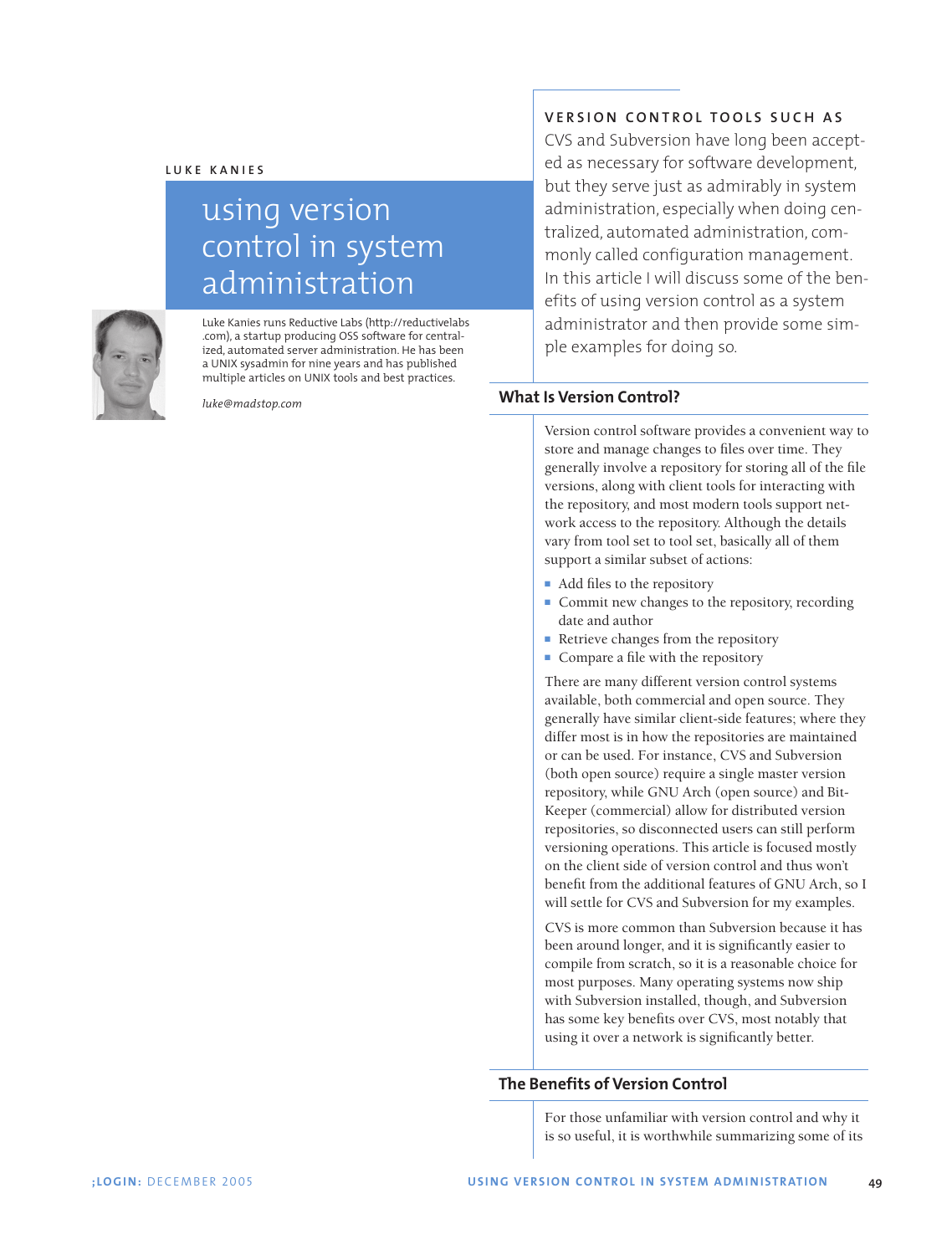benefits. Its true value can change dramatically depending on circumstances—in particular, it becomes far more valuable when many people are modifying the same files or when the same files are used on many machines—but it provides some value to nearly every organization.

The two greatest values it provides are a log of all changes you've made and the ability to easily revert to any version. While backups provide something like this, their granularity is usually relatively low—at most once a day, and often less. With version control, you decide how much change is worth committing a new version (usually, one work session correlates to one new version), and you can always come back and revert to a specific version in one simple command.

An oft-overlooked benefit of version control is that it provides a very easy way to centralize information. I version-control all of the configuration files in my home directory (notably not most content files, just the config files—MP3s don't belong in version repositories), along with all of the articles I write (including this one). This makes it easy to have a consistent login environment on all of my machines, which I find stupendously useful as a sysadmin, and it also makes it easy to sync data between my desktop and laptop when I travel. I also like committing changes from my laptop back to a central server when I'm traveling, as it's an easy way to make off-site backups of new content.

#### **Version Control for Sysadmins**

System administrators using version control software will often find themselves making decisions that software developers do not encounter. In particular, the final product of software development is usually wrapped into some kind of package or binary and shipped to customers as a software release, but the final product of system-administrative version control is as individual configuration files on production servers. This difference provides some options that are not open to most software developers.

Software developers generally make all of their modifications in what is called a "sandbox," which is a checked-out copy of the repository in their home directory. Changes in this sandbox do not modify the repository until they have been committed, so mistakes can be made and fixed without anyone else knowing or caring. Developers make their changes, test them, and then commit them to the repository, which is the first time those changes can affect anyone else.

System administrators do not necessarily need a sandbox, though; they can check out the files directly on production servers, which can immediately change the running state of the system. This is an important design point: as a system administrator, you can choose to use a sandbox, which provides a clean separation between file modification and deploying those modifications to the server, or you can choose to modify the files directly on your servers, which provides no such separation but is much simpler.

I always recommend making your changes in a sandbox whenever possible, partially because it makes the security picture much cleaner (normal users only modify the repository, and a special user can be used to retrieve new versions) but also because it forces you to commit any changes you make—you make your changes, commit them to the repository, and then retrieve them on your servers (usually automatically, using a tool like Puppet or cfengine). Otherwise, users can make changes on the production servers without committing them to the repository, which can be problematic.

The downside of using a sandbox to make all of the changes is that it makes it more difficult to test changes, since they often must be deployed before you can test them, and it does add some complexity.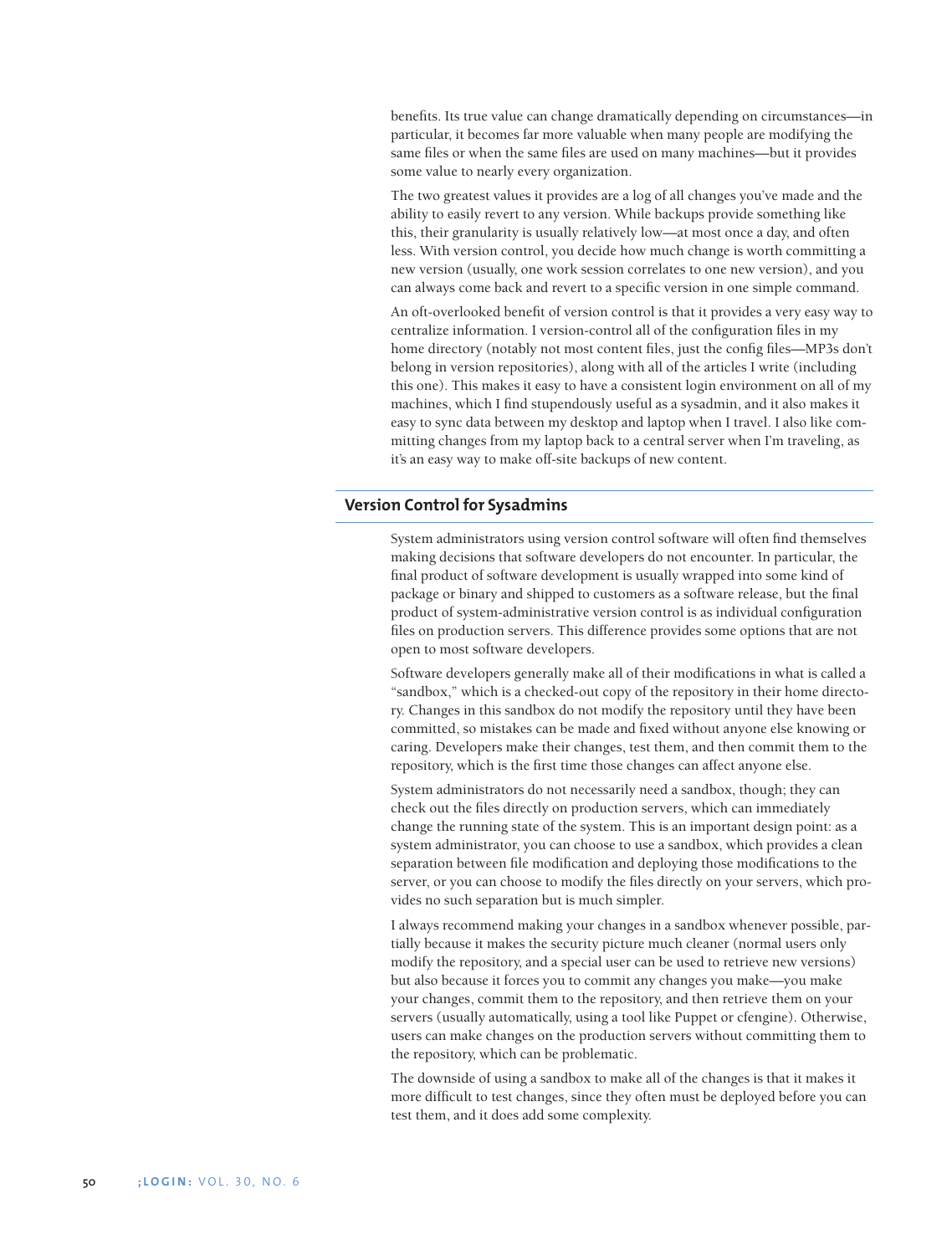One of the other differences in using version control for system administration is that you will always have to have a privileged system user actually retrieve updates from the repository rather than doing so individually, as developers do. Only a privileged user will have write access to the files you are maintaining, and you also won't want to require that a user be logged in to retrieve file updates.

#### **Per-Server Version Control**

Smaller sites may not need centralized version control, especially those with only one or two servers, but could still benefit from better version records. In those cases, it might make sense to create a version repository for each server; this retains the fine granularity of change recording along with the ability to easily revert to older known-to-be-good configurations while adding very little maintenance overhead.

CVS's simplicity makes it perfect for this usage. Create a CVS repository according to the documentation at http://www.nongnu.org/cvs/. I will only manage /etc/apache2 here, but you could just about as easily manage the entire /etc.

This is very simple—just import your /etc/apache2 directory into the server's version repository:

\$ cd /etc/apache2 \$ sudo cvs import -m "Importing" etc/apache2 LAK gibberish <feedback from CVS>

I use sudo here to do the work, because I make it a policy never to do any work while logged in directly as root—sudo logs everything I do as root, which I find extremely valuable. The -m flag to cvs import provides the log message that you want associated with this change; cvs log retrieves these messages, along with the date and author of the change, so you can figure out not only what changed but why (of course, these messages are useless if you don't provide useful information in them). The etc/apache2 argument just tells CVS where to put the files inside the repository, which we will just map directly to the system.

The next two arguments are basically useless to sysadmins, although I assume that developers find them useful. I usually use my initials for the second argument (which is normally a vendor tag) and some gibberish for the third argument (which is supposed to be a release name but strangely cannot start with a number or contain any non-alpha characters).

A desirable but somewhat surprising aspect of this import is that it does not modify anything in /etc/apache2, it just copies the state of the directory into the repository.

Once the files are imported, check them out into a temporary location and then copy them into place:

\$ cd /tmp \$ sudo cvs checkout etc/apache2 <feedback from CVS> \$ cd /tmp/etc/apache2 \$ sudo cp -R . /etc/apache2

The CVS checkout creates the entire path in my current directory, so in this case it creates /tmp/etc/apache2, with the versioned content in it.

I copy the files into place because CVS is not able to manage symlinks, which are heavily used in Debian's Apache2 configuration (which is what I am using). Copying the files allows me to just put the now-versioned files in place without messing with the symlinks.

The only difference you will notice in /etc/apache2 is the presence of a CVS directory in each subdirectory, which is used by CVS to manage file versions. Do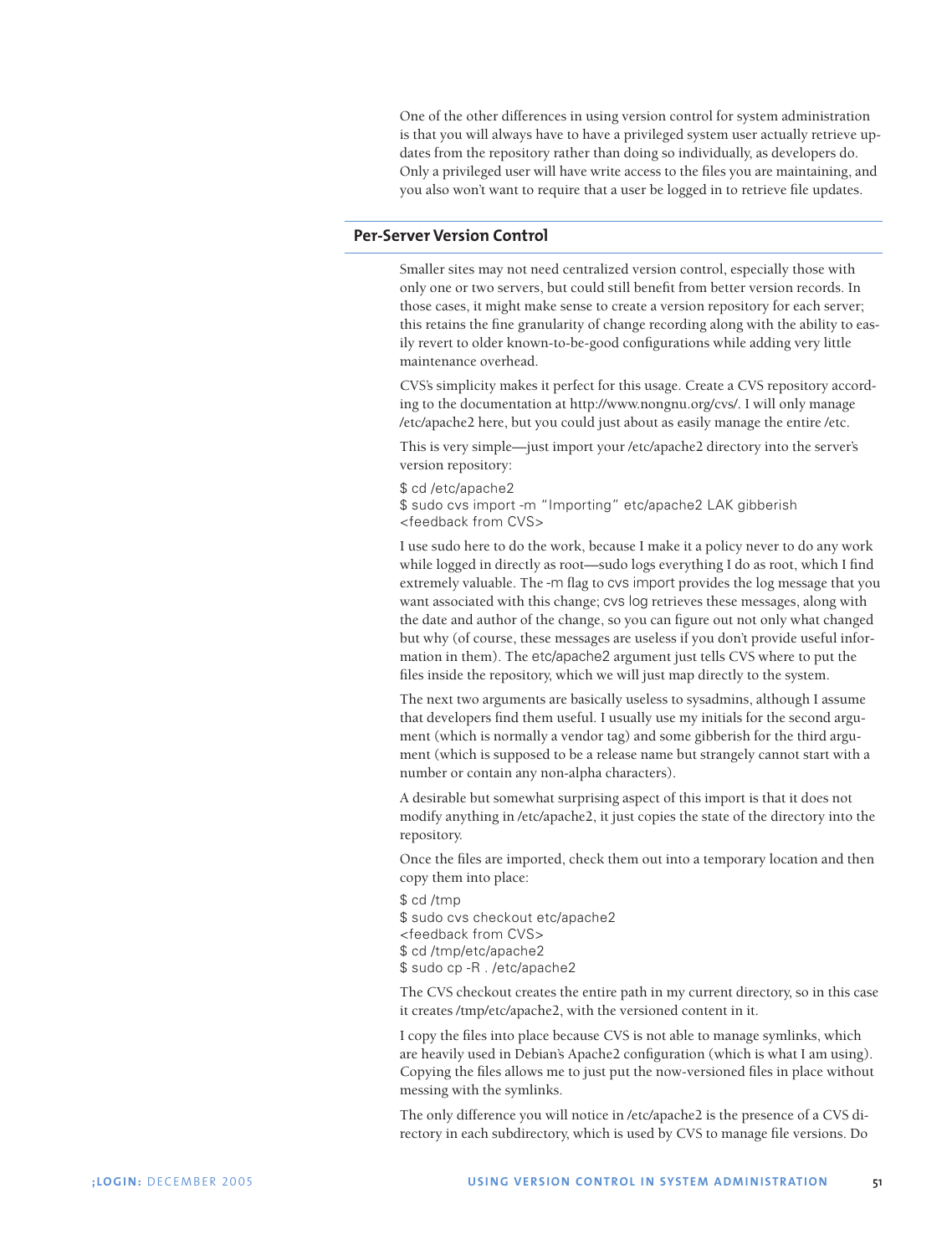not modify or delete this directory or its contents, as doing so will effectively disable CVS.

This system requires only one addition to your normal workflow: after you make a change to a configuration file, commit that change to CVS. For instance, here is what it would look like modifying one of your virtual host configurations:

\$ cd /etc/apache2/sites-available \$ sudo vi reductivelabs.com <edit file> \$ sudo cvs ci -m "Modifying rewrite rules" reductivelabs.com <feedback from CVS>

CVS finds the change and commits it to your repository. If you do not specify a file on the command line, CVS will search the entire directory tree looking for changes. Sometimes this is desirable, but not always. File modifications are all stored relative to the repository root, so you do not have to worry about duplicate file names within a repository—in this case, CVS uses its control directory to construct the path to the file I've modified, etc/apache2/sites-available/ reducctivelabs.com, and applies the change to the equivalent file in the repository.

This may not seem useful—after all, you do have backups, right?—but it becomes incredibly valuable when you accidentally break your configuration and you need to restore immediately, which you can do by just updating to yesterday's revision (as one way of reverting). I've often made changes that I thought worked just fine only to figure out a week or more later that the change broke some small part of my site; and I usually only find it out when it's suddenly a crisis but it's been long enough that I don't remember exactly what I changed. CVS allows me to undo the most recent change without having to delve into a backup system, and then it allows me to go back and figure out exactly what changed, when, and maybe even why. This is especially useful when the other guy broke it but you have to make the system work while keeping the change.

#### **Site-Wide Scripts Directory**

The next example will create a versioned, centralized repository for all those scripts that every site uses to perform different maintenance tasks around the network. Most sites I have been at use ad hoc mechanisms to get these scripts where they need to be, such as using scp to copy them over when necessary, but these ad hoc mechanisms often result in scripts that behave slightly differently on different systems, because scripts are modified when necessary but then not propagated to the entire network.

I will use Subversion for this example, both because its networking is much easier to set up and because it manages file modes in addition to content, which is important since all of these scripts will need to be executable. I will be storing the scripts at /usr/local/scripts, but you should use whatever is appropriate for your site. Creation and configuration of a Subversion repository are beyond the scope of this article, but the documentation on Subversion's Web site (http://svnbook

.red-bean.com/) does a great job of covering the process.

Because these are essentially independent scripts that can be tested as easily from a sandbox as from within your scripts directory, I will use a sandbox for modifications. This provides a one-way flow of changes: I commit changes from my sandbox, which then flow to each server.

One of the benefits of Subversion over CVS is that access control is much more flexible and powerful. Subversion over HTTP uses a relatively sophisticated configuration file to determine access, and standard HTTP authentication is used,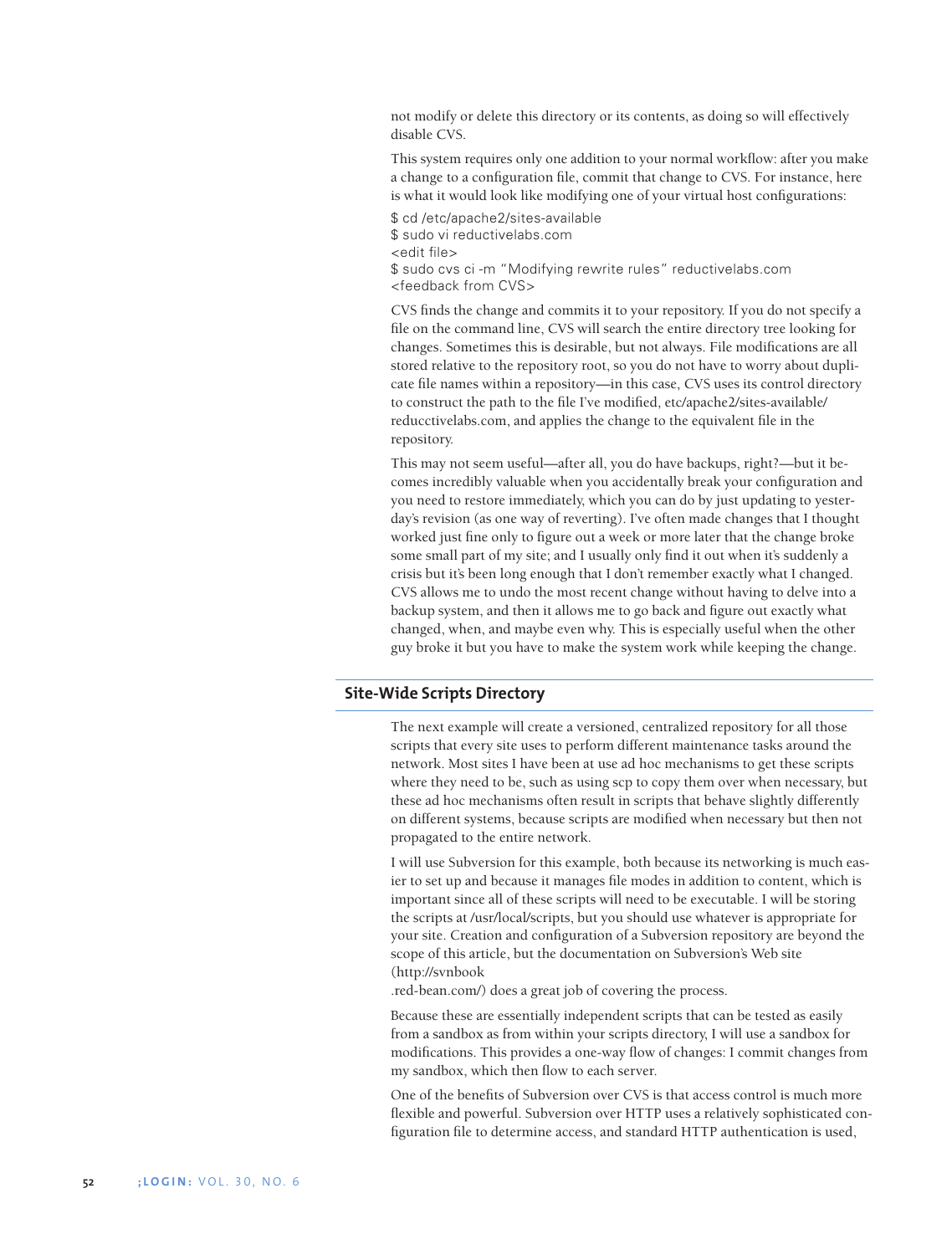which means that your Subversion server does not need a normal user account for Subversion users. To guarantee that changes are one-way (that is, that users cannot make changes on the local server and then commit them back), I create an HTTP user, configure Subversion to allow only read-only access to the repository, and then use that user to retrieve file updates.

This does introduce a dichotomy that can be somewhat confusing—most Subversion operations will involve a real user on the local machine and a Subversion user. In the case of the system administrators, those users are generally equivalent, but you are likely to be doing read-only operations as the local root user and authenticating to the repository as a different user (I often use an svn user for all read-only access). Depending on the data you are versioning, you may not even require a password for this user (but if you do use a password, make sure you send it over SSL). Also, Subversion can do credential caching, so that you only need to provide a password the first time, which is especially useful for automation. This does leave a password in your root user's home directory, but that's at least as secure as storing the password where a script looks for it, and this necessary caching is just another reason to use a read-only user.

Once you have your repository and user created, import one of your current scripts directories into the new repository as a user with write access to the repository (usually, your own account):

\$ cd /usr/local/scripts \$ sudo svn import https://reductivelabs.com/svn/scripts Adding ioperf ... Committed revision 1. \$

As before, the import did not modify our local files. To get the version-controlled files in place on the server, you need to do a switcheroo between the existing scripts directory and the new repository:

\$ cd /usr/local \$ sudo mv scripts scripts.old \$ sudo svn co https://reductivelabs.com/svn/scripts <authenticate as read-only user> A scripts/ioperf ... Checked out revision 1. \$

It is worth saving the old scripts directory until you are sure that you have everything working as desired.

You will find a .svn directory in your newly checked-out directory, which is analogous to CVS's CVS control directory.

You need to perform this switcheroo on all of the machines on which you want this directory available. It is straightforward to write a short script (ironically) to perform this task, and you can also automatically create the credentials for the user doing the updates by copying down a ".subversion" configuration directory for the user doing the checkouts. Again, a configuration management tool makes this significantly easier.

## **Making Changes**

To make changes to the repository, check out the files in your sandbox (which I usually name something like "svn"):

- \$ mkdir ~/svn
- $$ cd \sim /svn$
- \$ svn co https://reductivelabs.com/svn/scripts
- \$ cd scripts
- <make changes>
- \$ svn ci -m 'I made a change'
- <feedback from Subversion>